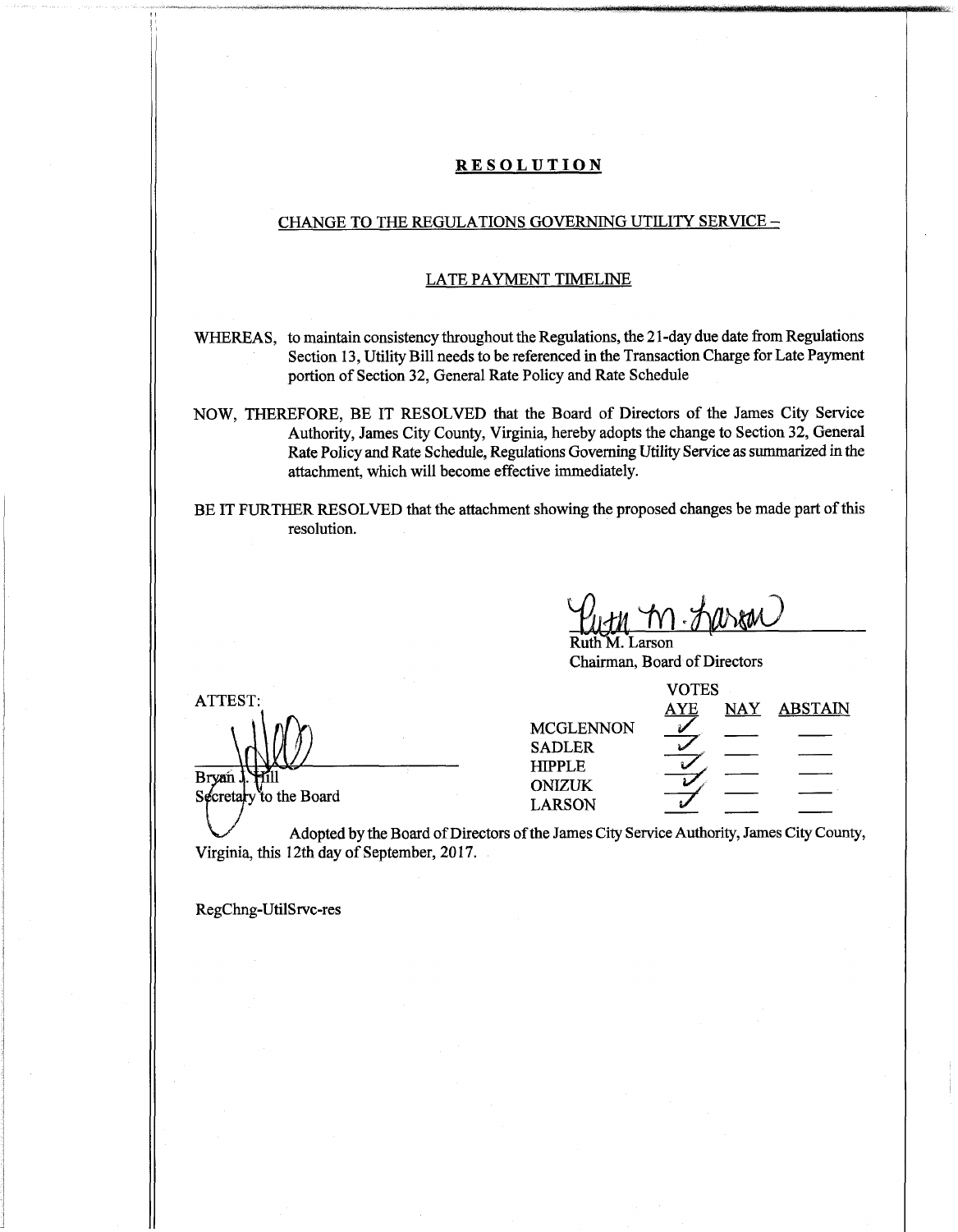unit created by the subdivision prior to final approval of a subdivision plat. Any approved subdivision that has been dedicated to and accepted by the JCSA as of April 26, 2011, shall remain at \$4,000 per lot.

The monies collected shall be placed in a dedicated account; the proceeds and investment returns will be used to offset the costs of operating the Independent Water Systems created after August 10,2004. Should it become financiallypractical forthe JCSA to connect an Independent Water System constructed under these provisions to the JCSA Central Water System and all necessary land use approvals are obtained from the County, then the monies deposited in the account for such system shall be used to offset the costs of constructing the infrastructure to connect the two water systems. Any balance of the funds will remain in the JCSA account and be used to offset the operating deficits of the Independent Water System created after August 10, 2004.

- Contractual Agreement. Any developer (person, corporation or partnership) of an Independent Water System that is to be dedicated to the JCSA shall enter into an agreement with the JCSA prior to approval by the JCSA of the Independent Water Facility submission. The agreement shall set forth, at a minimum, the following: 1.
	- a. The location, size, and capacity of the facilities to be constructed;
	- b. The developer's obligation to comply with the requirements of the JCSA regulations Section 29.A.2; and
	- c. The obligation of the developer to dedicate and the JCSA to accept the facilities pursuant to Section 29.A.4. of the JCSA regulations and after payment of the Independent Water Connection Fee set forth in Paragraph D above.
- System Facilities Charge Exemption. Any lots created after August 10, 2004, which are to be served by an Independent Water System, shall be exempt from the Water System Facilities Charge set forth in Section 32. C. 1. of the Regulations Governing Utility Service. 2.
- Exceptions to local, system facilities charges. The provisions of Section 29 above shall be observed when there is a conflict between Section 29 and the provisions of Sections 32 (B) and 32 (C) above. E.
- Billing and account charges. The following charges shall be assessed for any customer billedby the Authority. F.
	- Account charge. An account charge of\$ 10.00 (\$20.00 ifthe meter is read) shall be paid by each applicant for continuing service, whether for a new account or for a transfer of account, for water and/or wastewater service. 1.

**The purpose of this charge is to defray the cost incurred in clerical and bookkeeping activities, the turning on ofservices and/or meter reading required for each new account or transfer of account.**

Transaction charge for late payment. A transaction charge forlate payment of 1.5% will be assessed on the balance due once the bill is delinquent and then every 30 days 2.